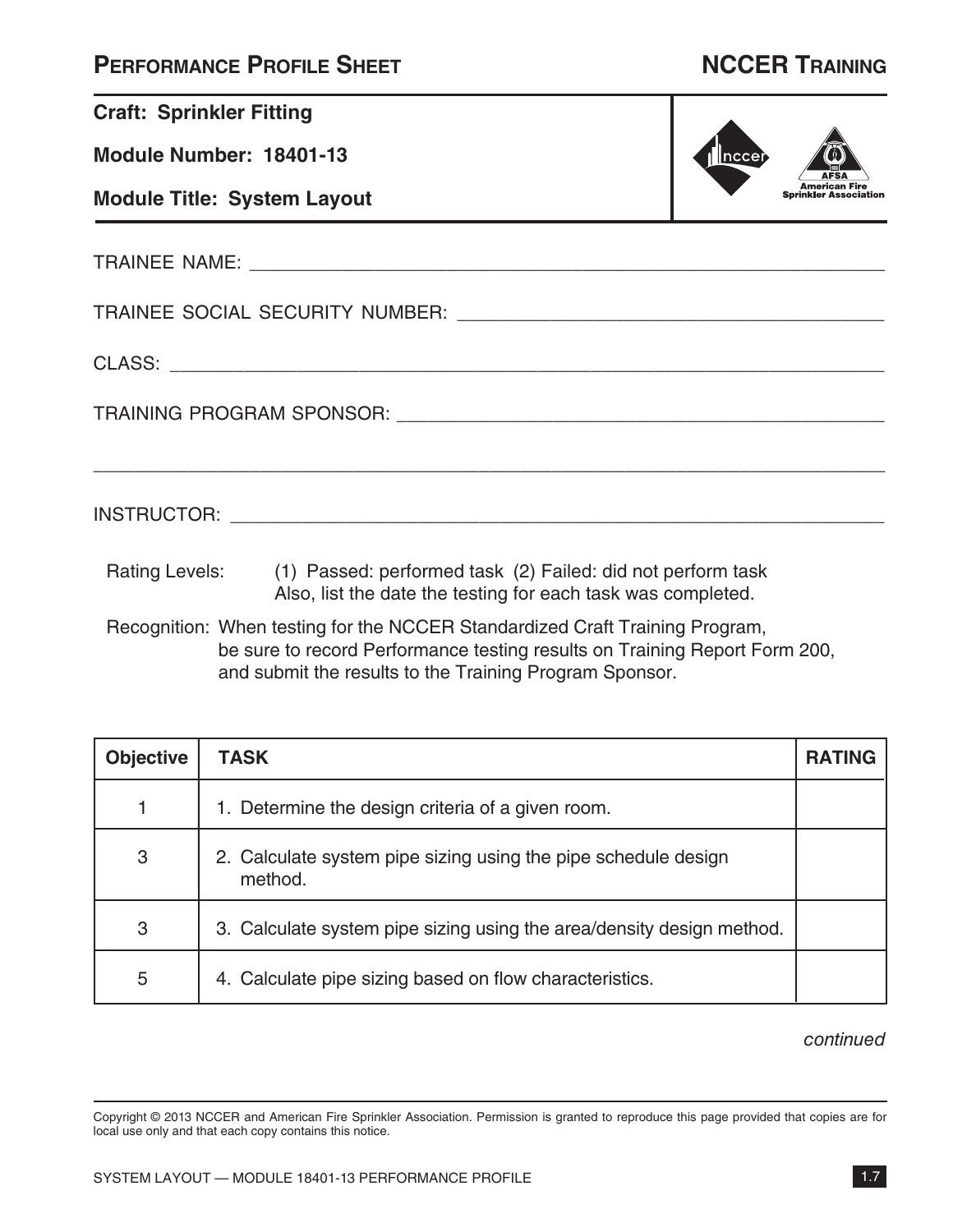# **PERFORMANCE PROFILE SHEET (PAGE 2 OF 2) NCCER TRAINING**

### **Craft: Sprinkler Fitting**

**Module Number: 18401-13**

**Module Title: System Layout**

| <b>Objective</b> | <b>TASK</b>                                                                        | <b>RATING</b> |
|------------------|------------------------------------------------------------------------------------|---------------|
| 7                | 5. Calculate branch line hydraulics for a given system.                            |               |
| 9                | 6. Hydraulically calculate a main for a given system.                              |               |
| 9                | 7. Hydraulically calculate the pressure loss/gain per foot of elevation<br>change. |               |

Copyright © 2013 NCCER and American Fire Sprinkler Association. Permission is granted to reproduce this page provided that copies are for local use only and that each copy contains this notice.

# $\parallel$ ncce **American Fire<br>Sprinkler Association**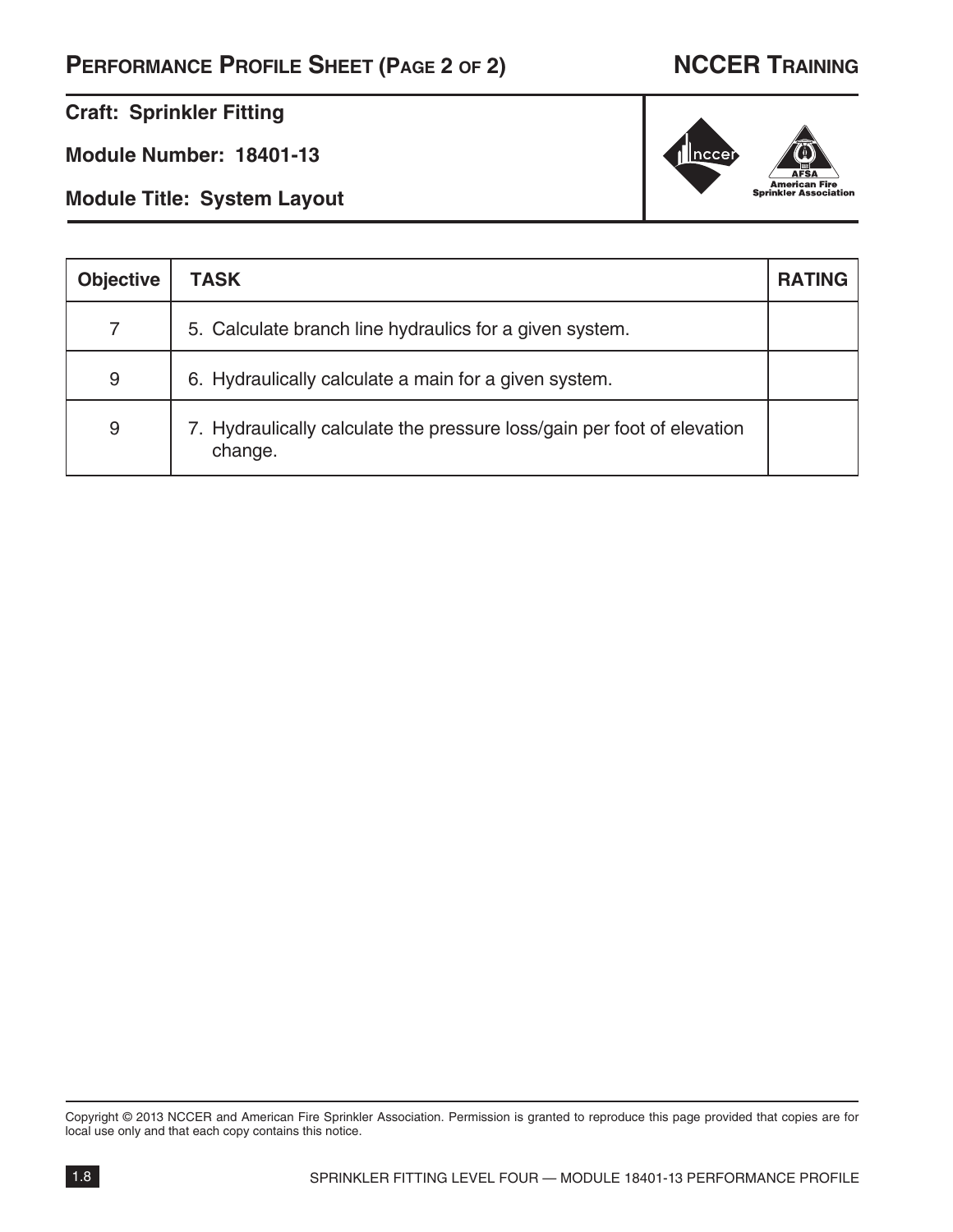| <b>PERFORMANCE PROFILE SHEET</b> |  |  |
|----------------------------------|--|--|
|----------------------------------|--|--|

| <b>Craft: Sprinkler Fitting</b> |                                                                                                                                                            |  |  |
|---------------------------------|------------------------------------------------------------------------------------------------------------------------------------------------------------|--|--|
| Module Number: 18402-13         | Inccer                                                                                                                                                     |  |  |
|                                 | <b>Module Title: Inspection, Testing, and Maintenance</b>                                                                                                  |  |  |
|                                 |                                                                                                                                                            |  |  |
|                                 |                                                                                                                                                            |  |  |
|                                 |                                                                                                                                                            |  |  |
|                                 |                                                                                                                                                            |  |  |
|                                 |                                                                                                                                                            |  |  |
|                                 | Rating Levels: (1) Passed: performed task (2) Failed: did not perform task<br>Also, list the date the testing for each task was completed.                 |  |  |
|                                 | Recognition: When testing for the NCCER Standardized Craft Training Program,<br>be sure to record Performance testing results on Training Report Form 200, |  |  |

and submit the results to the Training Program Sponsor.

| <b>Objective</b> | <b>TASK</b>                                                                                 | <b>RATING</b> |
|------------------|---------------------------------------------------------------------------------------------|---------------|
| 12               | 1. Inspect and test water-based fire protection systems.                                    |               |
| 12               | 2. Complete the Report of Inspection and Testing of Water-Based<br>Fire Protection Systems. |               |
| 12               | 3. Inspect and test wet standpipe systems.                                                  |               |
| 12               | 4. Complete the Report of Inspection and Testing of Wet Standpipe<br>Systems.               |               |
| 11               | 5. Conduct a main drain test.                                                               |               |

Copyright © 2013 NCCER and American Fire Sprinkler Association. Permission is granted to reproduce this page provided that copies are for local use only and that each copy contains this notice.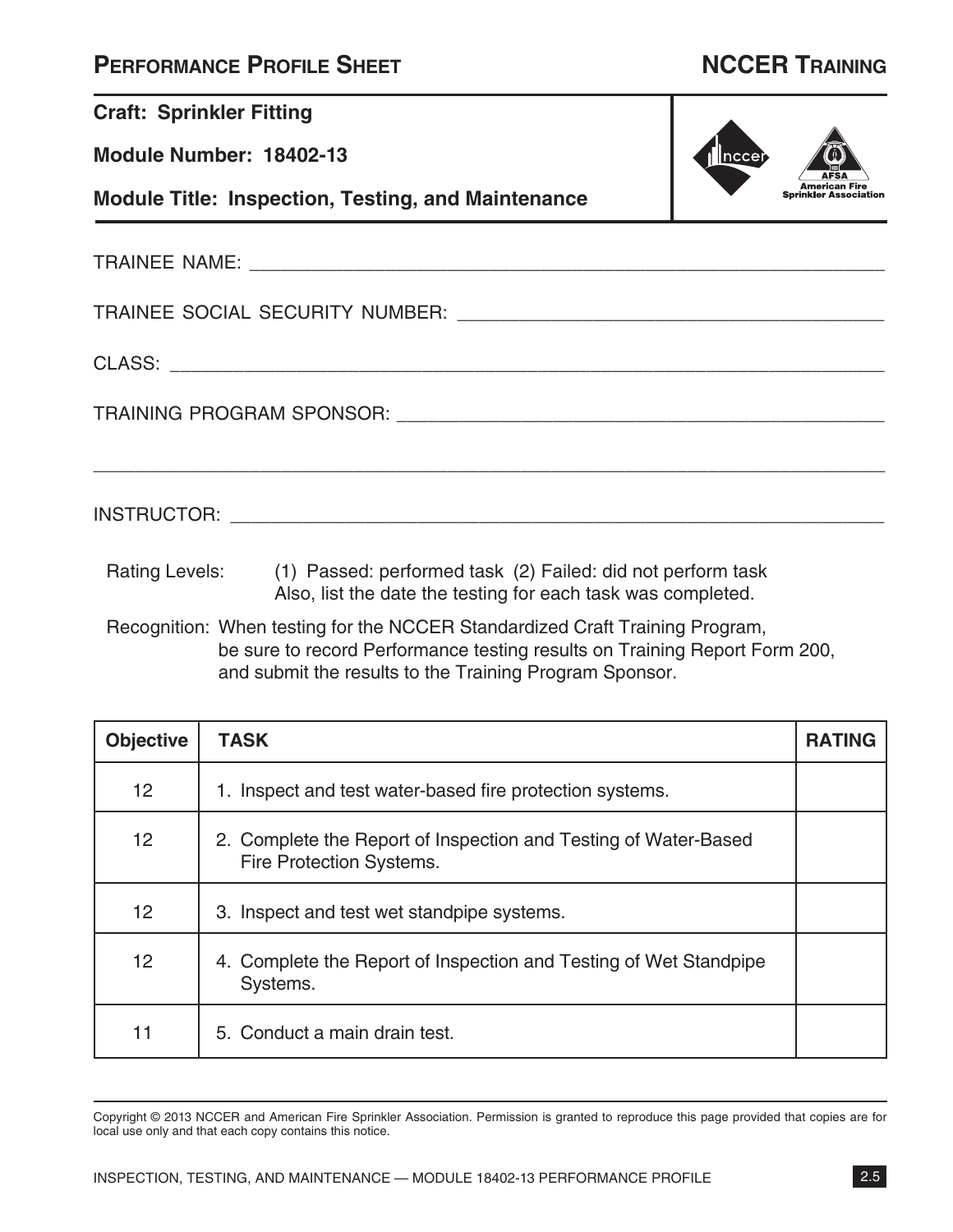|  | <b>PERFORMANCE PROFILE SHEET</b> |
|--|----------------------------------|
|--|----------------------------------|

|                  | <b>Craft: Sprinkler Fitting</b>                                                                                                                                                                                       |      |               |
|------------------|-----------------------------------------------------------------------------------------------------------------------------------------------------------------------------------------------------------------------|------|---------------|
|                  | Module Number: 18403-13                                                                                                                                                                                               | ncce |               |
|                  | <b>Module Title: Special Extinguishing Systems</b>                                                                                                                                                                    |      |               |
|                  |                                                                                                                                                                                                                       |      |               |
|                  |                                                                                                                                                                                                                       |      |               |
|                  |                                                                                                                                                                                                                       |      |               |
|                  |                                                                                                                                                                                                                       |      |               |
|                  |                                                                                                                                                                                                                       |      |               |
|                  | Rating Levels: (1) Passed: performed task (2) Failed: did not perform task<br>Also, list the date the testing for each task was completed.                                                                            |      |               |
|                  | Recognition: When testing for the NCCER Standardized Craft Training Program,<br>be sure to record Performance testing results on Training Report Form 200,<br>and submit the results to the Training Program Sponsor. |      |               |
| <b>Objective</b> | <b>TASK</b>                                                                                                                                                                                                           |      | <b>RATING</b> |

| <b>Objective</b> | <b>TASK</b>                                                                                         | <b>RATING</b> |
|------------------|-----------------------------------------------------------------------------------------------------|---------------|
| 4                | 1. Identify and explain spray patterns for sprinklers and nozzles<br>installed at different angles. |               |
| $\overline{4}$   | 2. Perform a water discharge test.                                                                  |               |
| 6                | 3. Identify different classes of foam and their concentrations.                                     |               |
| 10               | 4. Identify differences between Class A, B, C, and D extinguishers.                                 |               |
| 9                | 5. Swab a pipe.                                                                                     |               |
| 9                | 6. Use a CO <sub>2</sub> monitor.                                                                   |               |

Copyright © 2013 NCCER and American Fire Sprinkler Association. Permission is granted to reproduce this page provided that copies are for local use only and that each copy contains this notice.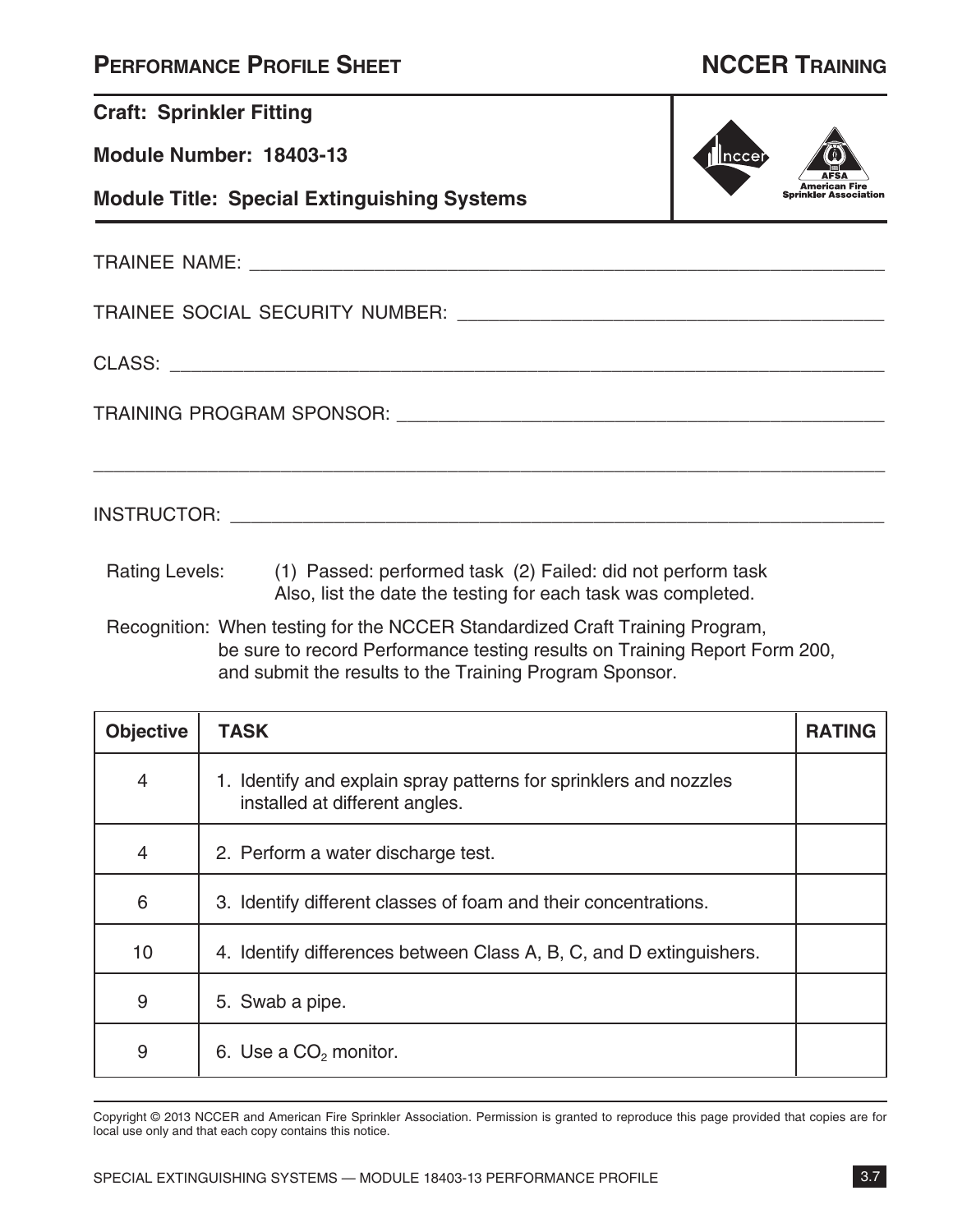| <b>PERFORMANCE PROFILE SHEET</b> |  |  |
|----------------------------------|--|--|
|----------------------------------|--|--|

| <b>Craft: Sprinkler Fitting</b>   |                                                                                                                                                           |  |  |  |  |
|-----------------------------------|-----------------------------------------------------------------------------------------------------------------------------------------------------------|--|--|--|--|
| Module Number: 18404-13<br> nccer |                                                                                                                                                           |  |  |  |  |
|                                   | <b>Sprinkler Association</b><br><b>Module Title: Introductory Skills for the Foreman</b>                                                                  |  |  |  |  |
|                                   |                                                                                                                                                           |  |  |  |  |
|                                   |                                                                                                                                                           |  |  |  |  |
|                                   |                                                                                                                                                           |  |  |  |  |
|                                   |                                                                                                                                                           |  |  |  |  |
|                                   |                                                                                                                                                           |  |  |  |  |
|                                   | Rating Levels: (1) Passed: performed task (2) Failed: did not perform task<br>Also, list the date the testing for each task was completed.                |  |  |  |  |
|                                   | Recognition: When testing for the NCCER Standardized Craft Training Program,<br>he sure to record Performance testing results on Training Report Form 200 |  |  |  |  |

be sure to record Performance testing results on Training Report Form 200, and submit the results to the Training Program Sponsor.

| <b>Objective</b> | <b>TASK</b>                                           | <b>RATING</b> |
|------------------|-------------------------------------------------------|---------------|
|                  | 1. Prepare a request for information (RFI).           |               |
| $\overline{2}$   | 2. Prepare a foreman's report of accident.            |               |
| 8                | 3. Record changes on a shop drawing for as-builts.    |               |
| 9                | 4. Complete daily, weekly time, and progress reports. |               |

Copyright © 2013 NCCER and American Fire Sprinkler Association. Permission is granted to reproduce this page provided that copies are for local use only and that each copy contains this notice.